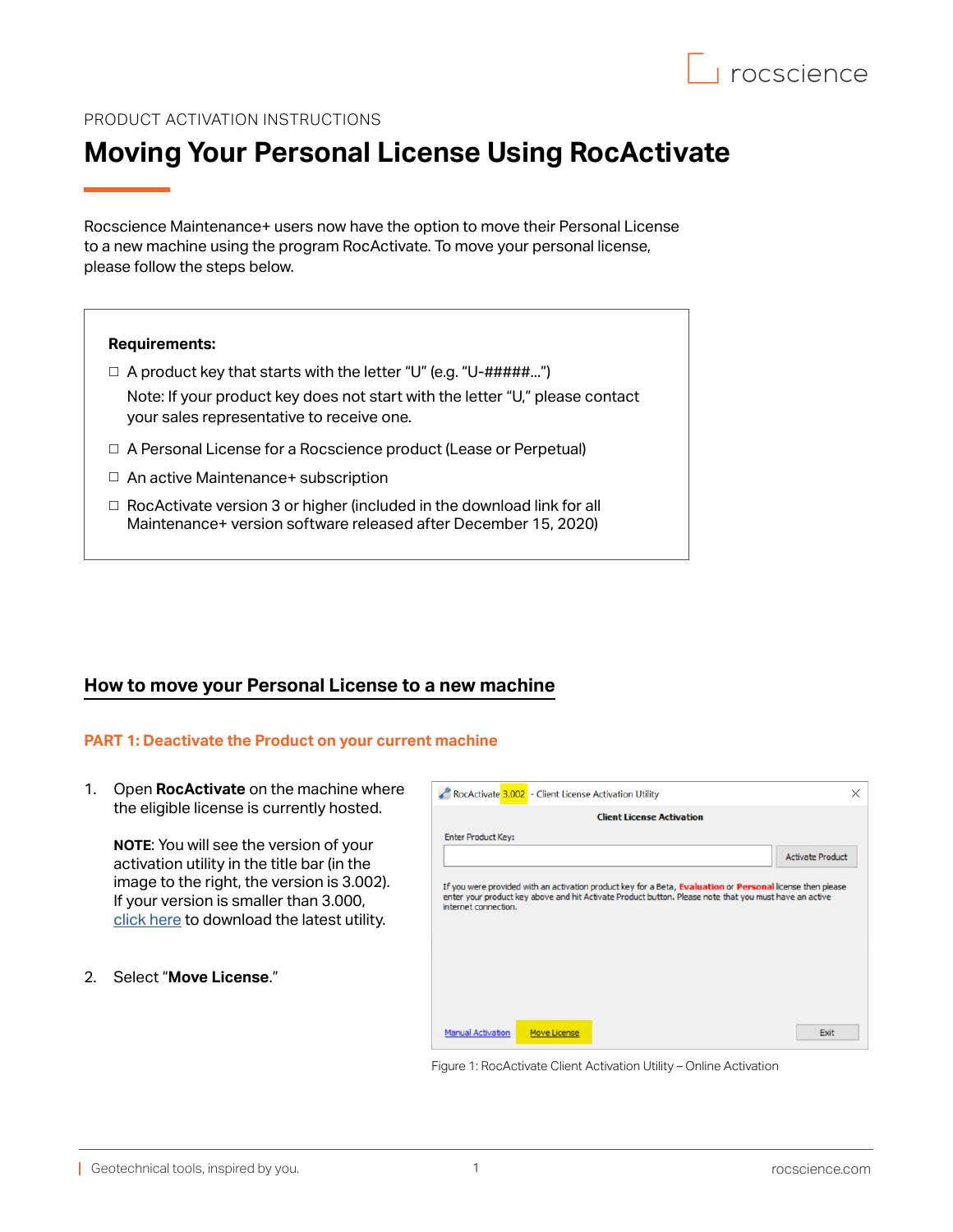3. Enter your **product key** (beginning with the letter "U").

4. Select "**Deactivate Product**".

allowed will be shown.

If the license is eligible to move, the remaining number of cancellations

| RocActivate 3.002 - Client License Activation Utility                                                                                                                                                                                                                                                                                                                                                                |                           |
|----------------------------------------------------------------------------------------------------------------------------------------------------------------------------------------------------------------------------------------------------------------------------------------------------------------------------------------------------------------------------------------------------------------------|---------------------------|
| <b>Client License Activation</b>                                                                                                                                                                                                                                                                                                                                                                                     |                           |
| <b>Enter Product Key:</b>                                                                                                                                                                                                                                                                                                                                                                                            |                           |
|                                                                                                                                                                                                                                                                                                                                                                                                                      | <b>Deactivate Product</b> |
| You can migrate a Personal license with active maintenance up to three (3) times per year. If you need to<br>move a license to another computer follow these steps:<br>1. Enter your product key and hit Deactivate button<br>2. If license is eligible for moving, you'll be notified how many moves you have left<br>3. Once successfully deactivated, you can use this product key to activate on another machine |                           |
| <b>Manual Activation</b>                                                                                                                                                                                                                                                                                                                                                                                             | Exit                      |

Figure 2: RocActivate Client Activation Utility – Deactivation

|                           | <b>Client License Activation</b>                                                                                                                                                                                                              |                           |
|---------------------------|-----------------------------------------------------------------------------------------------------------------------------------------------------------------------------------------------------------------------------------------------|---------------------------|
| <b>Enter Product Key:</b> |                                                                                                                                                                                                                                               |                           |
|                           | U-105ba140-077f-41a1-a161-03a4b088b61d                                                                                                                                                                                                        | <b>Deactivate Product</b> |
|                           | You can migrate a Personal license with active maintenance up to three (3) times per year. If you need to<br>move a license to another computer follow these steps:                                                                           |                           |
|                           | 1. Enter your product key and hit Deactivate button<br>2. If license is eligible for moving, you'll be notified how many moves you have left<br>3. Once successfully deactivated, you can use this product key to activate on another machine |                           |
|                           |                                                                                                                                                                                                                                               |                           |
|                           |                                                                                                                                                                                                                                               |                           |

Figure 3: RocActivate Client Activation Utility – Deactivation with Product Key

5. Select "**Yes**" to proceed.



Figure 4: RocActivate Client Activation Utility – Remaining Cancellations